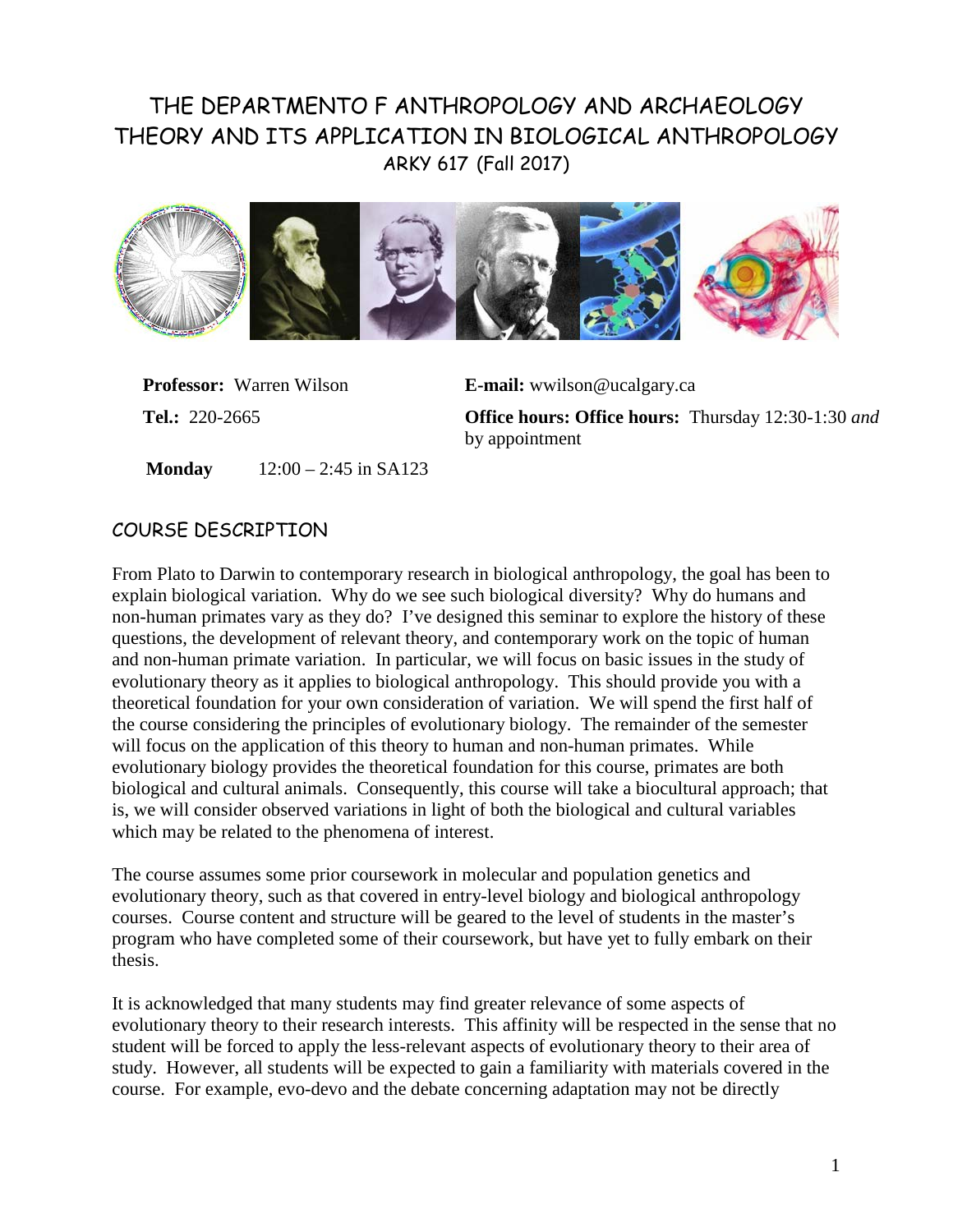relevant to all students' work, but students should be able to provide a brief description of the implications of these topics to their area of research.

# COURSE LEARNING OUTCOMES

*By the end of the course, students will be able to:*

(1) Describe, in some detail, the history of science as a way of knowing and the development of evolutionary theory;

(2) Justify their use of the scientific or other method in their own research;

(3) Summarize and critique the application of evolutionary theory to their sub-discipline of biological anthropology;

(4) Verbally articulate the application of evolutionary theory to their particular research topic in a concise and compelling manner.

# READINGS

The bulk of the readings will come from selected book chapters and journal papers. Many of these are available as pdf files at the class Blackboard website. In addition, we will use the following book.

Darwin, Charles 1859. *On the Origin of Species.* **1st Edition**.

### ORGANIZATION

1. Meetings of the seminar will be devoted to discussion of selected topics. It is expected that you will accept the professional responsibility to carefully read the materials assigned and participate actively in the discussion.

2. Worksheets and/or essays will be assigned for each topic and collected periodically. All written work must be typed.

3. Each member of the seminar will be responsible for leading two class meetings and individually leading one class meeting.

a. *Round one*: Students will choose class #3, 4, 5, or 6 to lead.

b. *Round two*: Students will choose class #9, 10, or 11 to lead. The topics covered here will be determined by the students with input from me.

# EVALUATION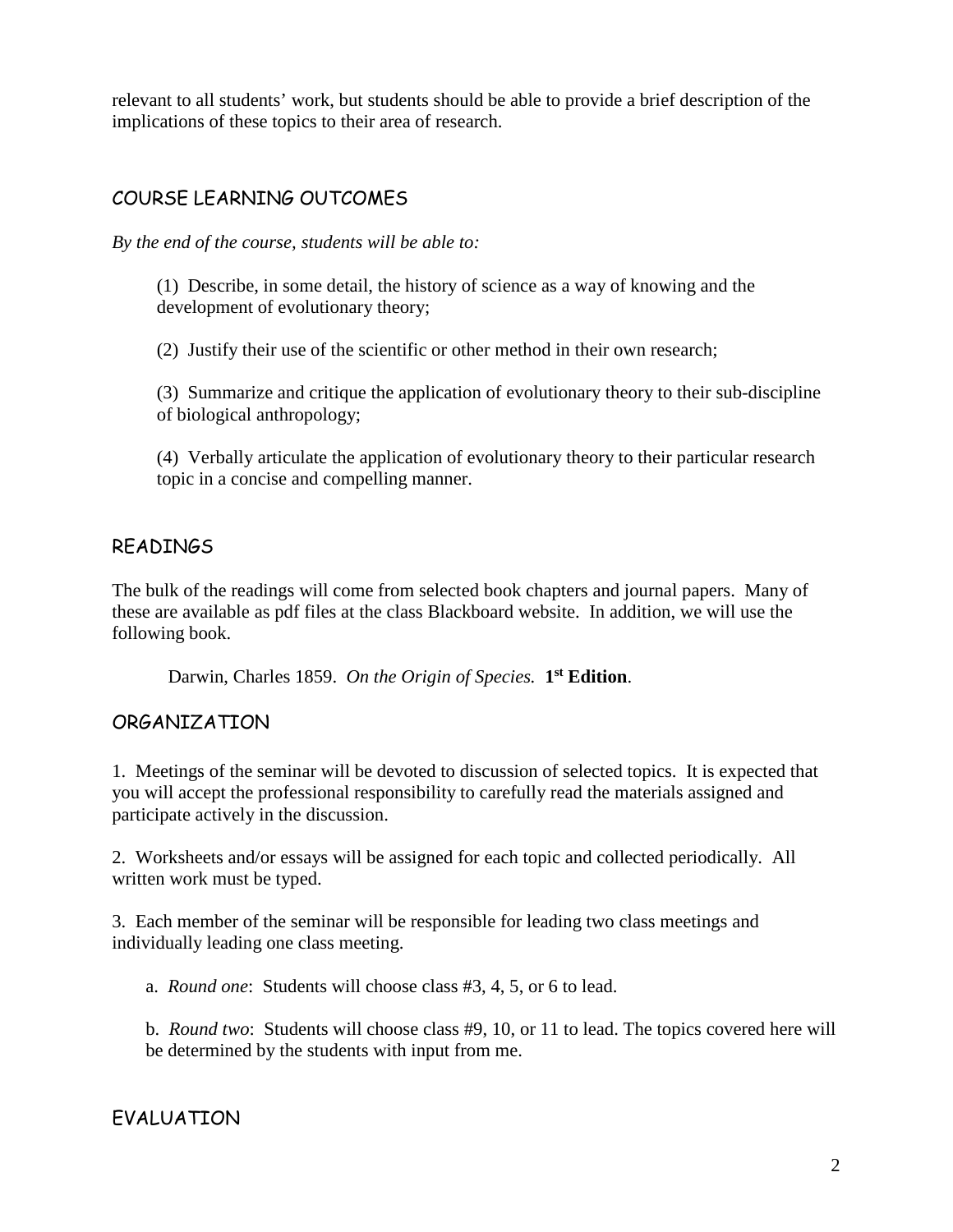Each week a selection of readings and questions will be assigned. Questions will be designed to ensure comprehension of the material and to facilitate discussion. I will occasionally collect your answers to evaluate your understanding of the assigned material. The discussion should reflect a critical evaluation of the material presented. A critical evaluation requires a clear understanding of the evidence presented and a careful consideration of alternative explanations for the outcomes. It is to your advantage to cite relevant literature when discussing particular papers and topics. This literature may be from earlier class meetings and, hopefully, from material you have covered elsewhere.

| Leading class (first time)  | $10\%$ | Due date: depends on class lead |
|-----------------------------|--------|---------------------------------|
| Leading class (second time) | 15%    | Due date: depends on class lead |

Leading a class requires you to do the following:

- 1. *Select articles for the class* (due 11 days prior to the class):
	- These articles should provide the students with a bit of history on the topic as well as the state of the science. The class leader must send the articles selected to me at least 11 days prior to the class so that I have a bit of time to evaluate them before you post them for the other students. I generally have a list of papers which will provide you with a starting point on the topic. For the first class that you lead, you will have less flexibility in choosing articles as I want to ensure that the seminal pieces on each topic are covered.
- 2. *Write discussion questions* (due 8 days prior to the class): These questions should lead the rest of us to write a summary and critique of each assigned reading and to stimulate discussion. It is often a good idea to ask your peers to compare and contrast articles which reach different conclusions. You may wish to ask provocative questions to stimulate discussion. While questions asking for a description of the studies in question can help to ensure comprehension, they do not often generate discussion. Please send your questions to me electronically.
- 3. *Write an introduction to the topic* (due 8 days prior to the class):

The introduction must summarizing why the topic is relevant, how it ties in with topics covered in other class meetings, and what you hope will be achieved in the class. This should be roughly one paragraph. Please send the introduction to me electronically.

4. *Introduce the topic in class*:

This should be designed to give the students some background on the topic and last 15-20 minutes. While you will want to provide relevant history and perhaps more detail than is available in the readings, you need to avoid covering the material we will discuss as a class; that is, don't answer the questions which have been provided to stimulate class discussion.

5. *Facilitate discussion*:

This is often the most challenging aspect of leading the class as it requires you to think on your feet, asking the class questions to stimulate critical evaluation of the topic covered. You might ask for alternative explanations of observed outcomes, what we can learn from the author(s) research methods, and how we might improve upon the study. When thinking about questions for step 2 above, it is a good idea to keep a few up your sleeve to stimulate discussion when necessary.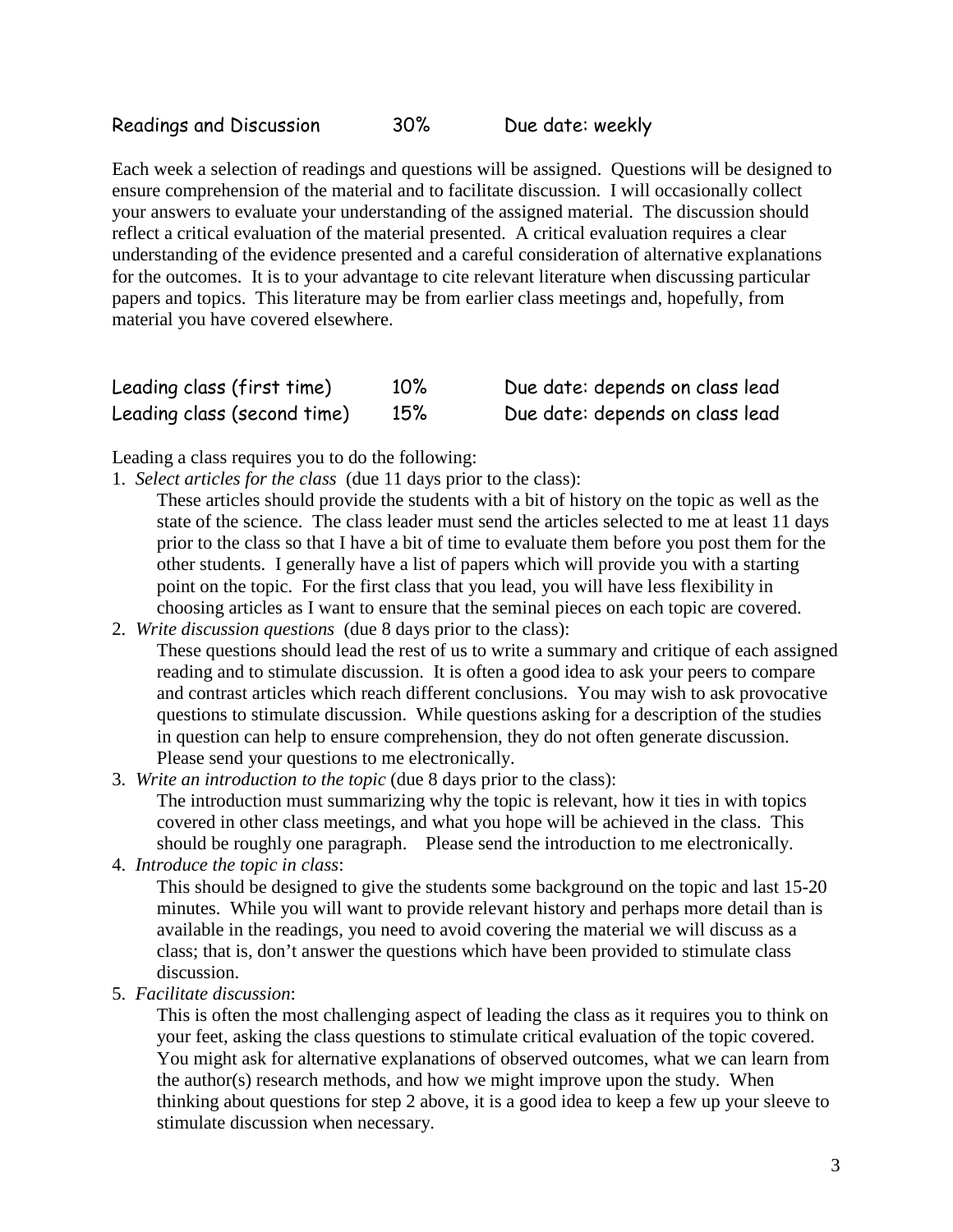6. For second class lead - *Paper summarizing* the state of the science-

As above, the individual leading this class will be responsible for handing in a 2500-3000 word summary-critique of the state of the science on the topic they cover in the second class they lead. If your topic concerns an adaptation to a particular stress, you should summarize what we know today about various genetic, phenotypically plastic, and behavioural adaptations to this stress. If your topic concerns something like balanced polymorphisms, you must summarize what we know today about the mechanisms which maintain this condition.

In choosing a topic for the second class, you should choose one that is of interest to you, but not the topic you wish to cover in your term paper. I have provided a list of potential topics for the second class you lead. You do not have to choose one of these, I only provide them as they have proven interesting in the past.

### Paper Assignment #1: 10% Due date: November 10

The state of evolutionary theory in your sub-discipline: This assignment requires you to review at least 5 papers in your sub-discipline published in the last 20 years to assess the state of evolutionary theory in your sub-discipline. That is, is evolutionary theory used in these works? If yes, how? If not, how might the paper be strengthened via an inclusion of evolutionary theory? The papers considered must: (1) be seminal or at least very influential in the subdiscipline\*, (2) be drawn from disparate areas in the sub-discipline which address different questions and use different methods, (3) reflect at least different two schools of thought within the sub-discipline. In this paper, you should: (1) summarise the main points of the paper, (2) summarise the degree to which evolutionary theory explicitly or implicitly underlies the work (In this you must think about all aspects of evolutionary theory. Does the paper consider variation, mechanisms of evolution such as drift, mutation, gene flow, sexual & natural selection, etc.?) (3) critique, in light of evolutionary theory, the conclusions reached; (4) summarise the state of the sub-discipline's use of evolutionary theory. Essentially you should ask yourself whether or not each paper is well grounded in current evolutionary theory and may make recommendations for the direction of the discipline on the basis of your review. Note that I am only asking you to critique the paper as it relates to evolutionary theory; that is, you need not critique other perceived strengths / weaknesses of the paper. The paper must be 2000-3000 words and be submitted electronically.

\* A seminal paper is one which is referenced often and concerns big, often theoretical, questions in the discipline. Examples include DeWitte and Stojanowski (2015) for human skeletal biology, Kappeler and van Schaik (2002) for primatology, Carroll (2000) for evo-devo, Wrangham & Carmody (2009) for paleoanthropology, and Kuzawa & Quinn (2009) for human population biology. While advances in methods are important, they rarely constitute seminal papers in the discipline.

Carroll (2000) Endless forms: The evolution of gene regulation and morphological diversity. *Cell* 101: 577- 580.

DeWitte, SN, CM Stojanowski (2015)The Osteological Paradox 20 Years Later: Past Perspectives, Future Directions. Journal of Archaeological 23(4):397–450.

Kappeler and van Schaik. 2002. Evolution of Primate Social Systems. International Journal of Primatology 23(4):707-740.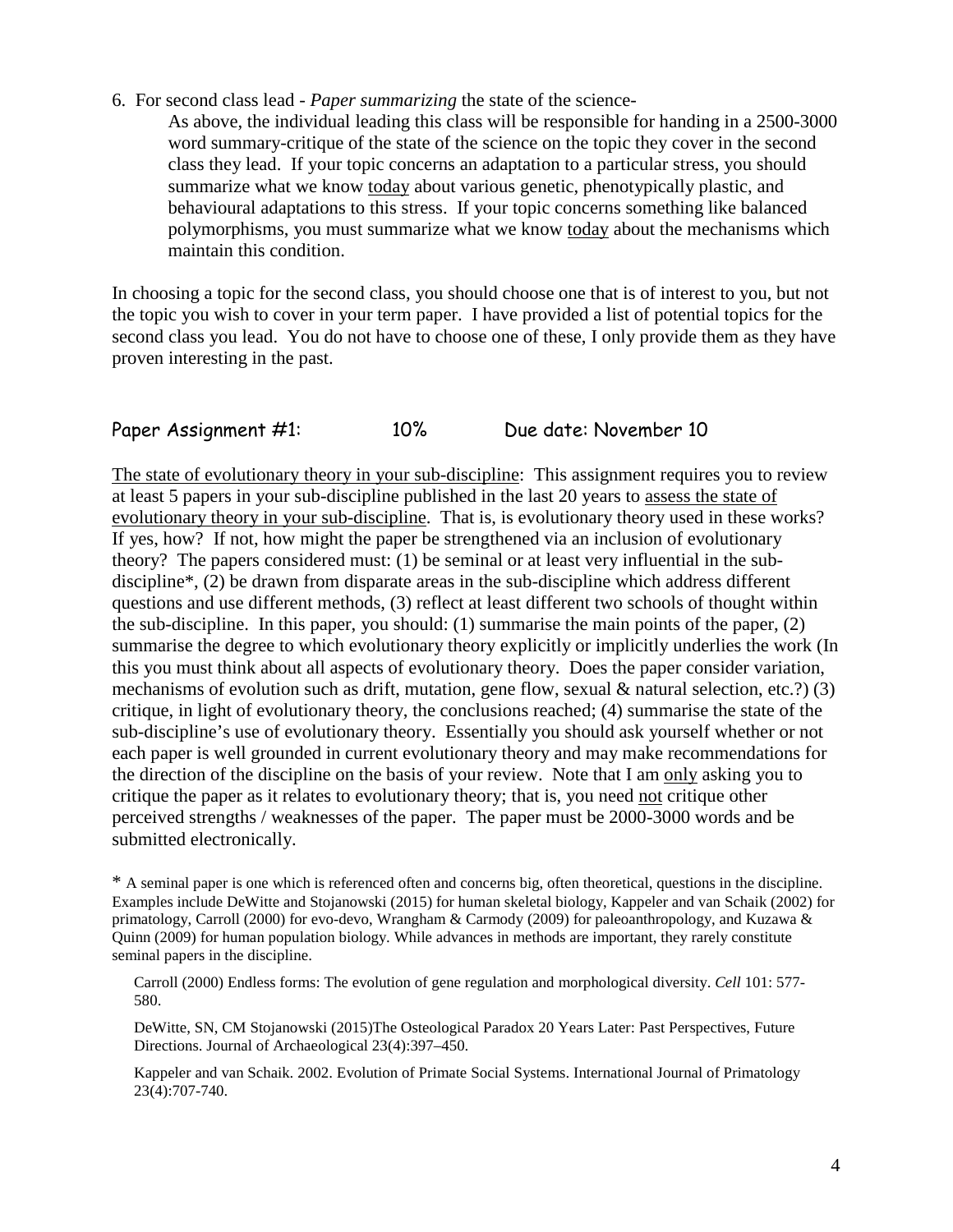Kuzawa CW, EA Quinn (2009) Developmental Origins of Adult Function and Health: Evolutionary Hypotheses Annual Review of Anthropology. Annual Reivew of Anthropology. 38:131-147.

Wrangham R, R Carmody (2010) Human adaptation to the control of fire. Evolutionary Anthropology 19:187–199.

Paper Assignment #2: 2% Due date: November 15

Evaluating another student's work: Each student will read and evaluate another student's paper on the state of evolutionary theory in their subdiscipline. The critique will be returned directly to me and I will pass it along to the students. This paper must be submitted electronically.

Term Paper Abstract: 2% Due date: December 1

This is a summary of the term paper. It must be 200 words or less and be submitted electronically.

Presentation of Term Paper: 11% Due date: December 4

In class presentation of term paper: You will have a maximum of 20 minutes to describe your term paper. While you are free to use any type of media you wish to give this presentation, I will need to know, no later than 3 days prior to your presentation, if you will need anything in addition to a computer and digital projector. Note, this is not an opportunity to tell us what you are going to write about in your term paper, it is an opportunity tell us what your completed term paper has taught you; that is, your term paper should be finished before you present. I will give you feedback on your presentation to enable you to refine your term paper prior to turning it in.

Paper Assignment #3: 20% Due date: December 7 Term paper: This should address a topic which is directly relevant to your research and demonstrate the application of evolutionary theory to your work. Many students have ended up using parts of this paper as either a chapter or section of their dissertation or thesis. **You must get my okay on your topic no later than 18 March.** The paper must be 5500-7000 words in length and must be submitted as a both an electronic and hard copy.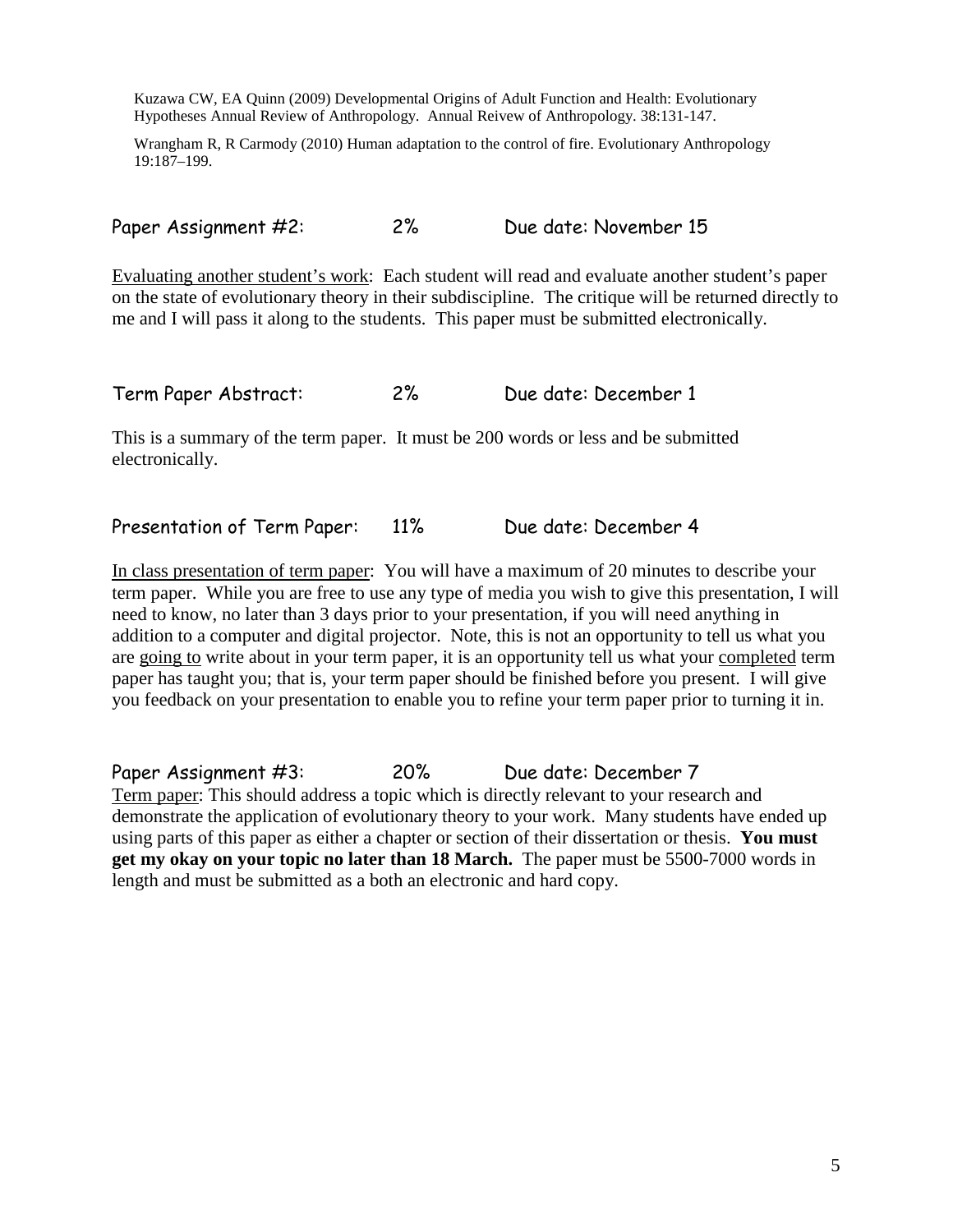### Assignment Format, Deadlines, & Mark Breakdown

### **Format for written work**

- double space
- font: 12 point, Times New Roman
- 1 inch margins
- provide page numbers
- a separate title page is not necessary
- alignment left (do not use the "justify" alignment)
- reference format- I don't care what format you use as long as it is easy for me to determine the source for the point referenced.

#### **Deadlines**

Written work will not be accepted after 11:59 pm on the due date.

#### **Evaluation**

Your final mark for the course will be based on the following:

| Assignment                                                      | Percentage of Mark |
|-----------------------------------------------------------------|--------------------|
| Readings and Discussion                                         | 35%                |
| Leading class (first time)                                      | 8%                 |
| Leading class (second time)                                     | 15%                |
| Paper Assignment #1: Evolutionary theory in your sub-discipline | 8%                 |
| Paper Assignment #2: Review of another's student's work         | 2%                 |
| Paper Assignment #3: Term paper                                 | 20%                |
| <b>Term Paper Abstract</b>                                      | $1\%$              |
| Presentation of Term Paper                                      | 11%                |

Letter grade assignment: At the end of the course, the numerical marks will be summed and a final letter grade will be assigned based on the following basis:

| Percentage range | Letter grade | Percentage range | Letter grade         |
|------------------|--------------|------------------|----------------------|
| 95 or higher     | $A+$         | 68-72            |                      |
| 90-94            |              | 64-67            |                      |
| 85-89            | А-           | 59-63            | $\mathsf{C}\text{-}$ |
| 81-84            | $B+$         | 54-58            | $1$ )+               |
| 77-80            |              | $50 - 53$        |                      |
| $73 - 76$        | В-           | 49 or lower      |                      |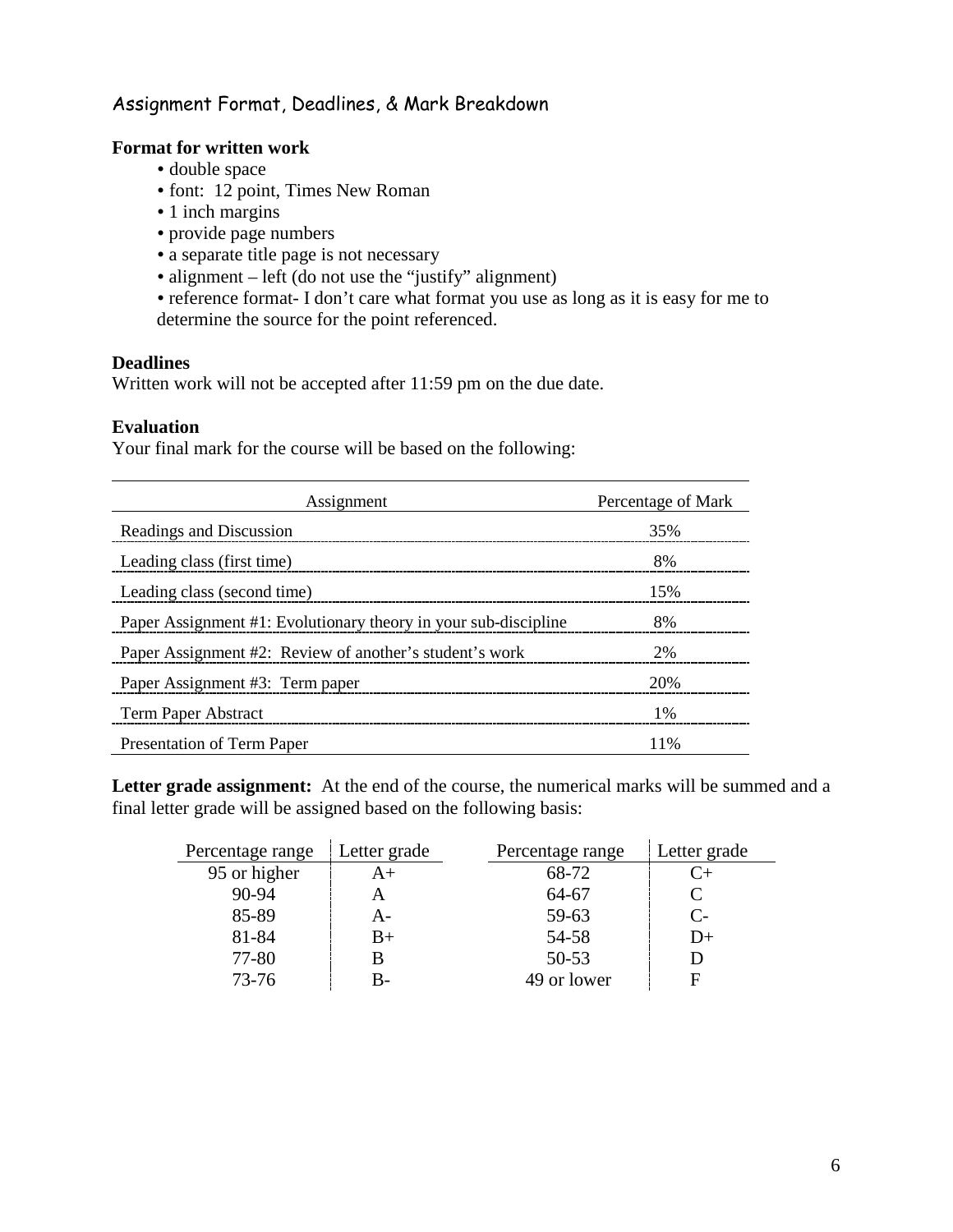# SCHEDULE OF TOPICS

| <b>Class</b>   | <b>Date</b> | <b>Leader</b>        | <b>Topic</b>                                       |
|----------------|-------------|----------------------|----------------------------------------------------|
| 1              | Sep. 11     | WW                   | Introduction                                       |
| $\overline{2}$ | Sep. 18     | <b>WW</b>            | Fundamental concepts: Science, Biology, Lyell,     |
|                |             |                      | and Malthus                                        |
| 3              | Sep. 25     |                      | Fundamental concepts: Darwin                       |
| $\overline{4}$ | Oct. 2      |                      | The modern synthesis: mechanisms $&$ processes of  |
|                |             |                      | evolution                                          |
|                | Oct. 9      |                      | Thanksgiving ~ No Class                            |
| 5              | Oct. 16     |                      | Sexual selection & Epigenetics                     |
| 6              | Oct. 23     |                      | A Newer Synthesis: post-modern-synthesis           |
|                |             |                      | developments                                       |
| 7              | Oct. 30     | BH & CR <sup>1</sup> | <b>Evolutionary Developmental Biology</b>          |
| 8              | Nov. 6      | <b>WW</b>            | Adaptation-levels, problems in defining adaptation |
| 9              | Nov. 13     |                      | $TBD^2$                                            |
| 10             | Nov. 20     |                      | $TBD^2$                                            |
| 11             | Nov. 27     |                      | $TBD^2$                                            |
| 12             | Dec. 4      |                      | Student presentations of term papers               |

<sup>1</sup> This class will be taught by Dr. Benedikt Hallgrimsson and Dr. Campbell Rolian and will likely be held in the Faculty of Medicine. I will confirm the location as soon as we find a room.

<sup>2</sup>**Topic ideas for the second class you lead:** As noted above, you do not have to choose one of these. I only provide them as they have proved interesting to students in the past.

- Adaptation in humans: genetic, physiological, and behavioral mechanisms
- Stress Theory-adaptation "upside down…"
- $\cdot$  Kin selecton<sup>3</sup>
- $\bullet$  Sexual selection<sup>3</sup>
- Group Selection vs. Individual Selection
- Adaptation to hypoxia & thermal stress
- Adaptation to infectious disease
- Adaptation to nutritional stress
- The evolution and maintenance of polymorphism in populations

 $2$  We will cover this topic briefly when discussing the modern synthesis. As both warrant greater consideration, we could easily dive into them in the second class you lead.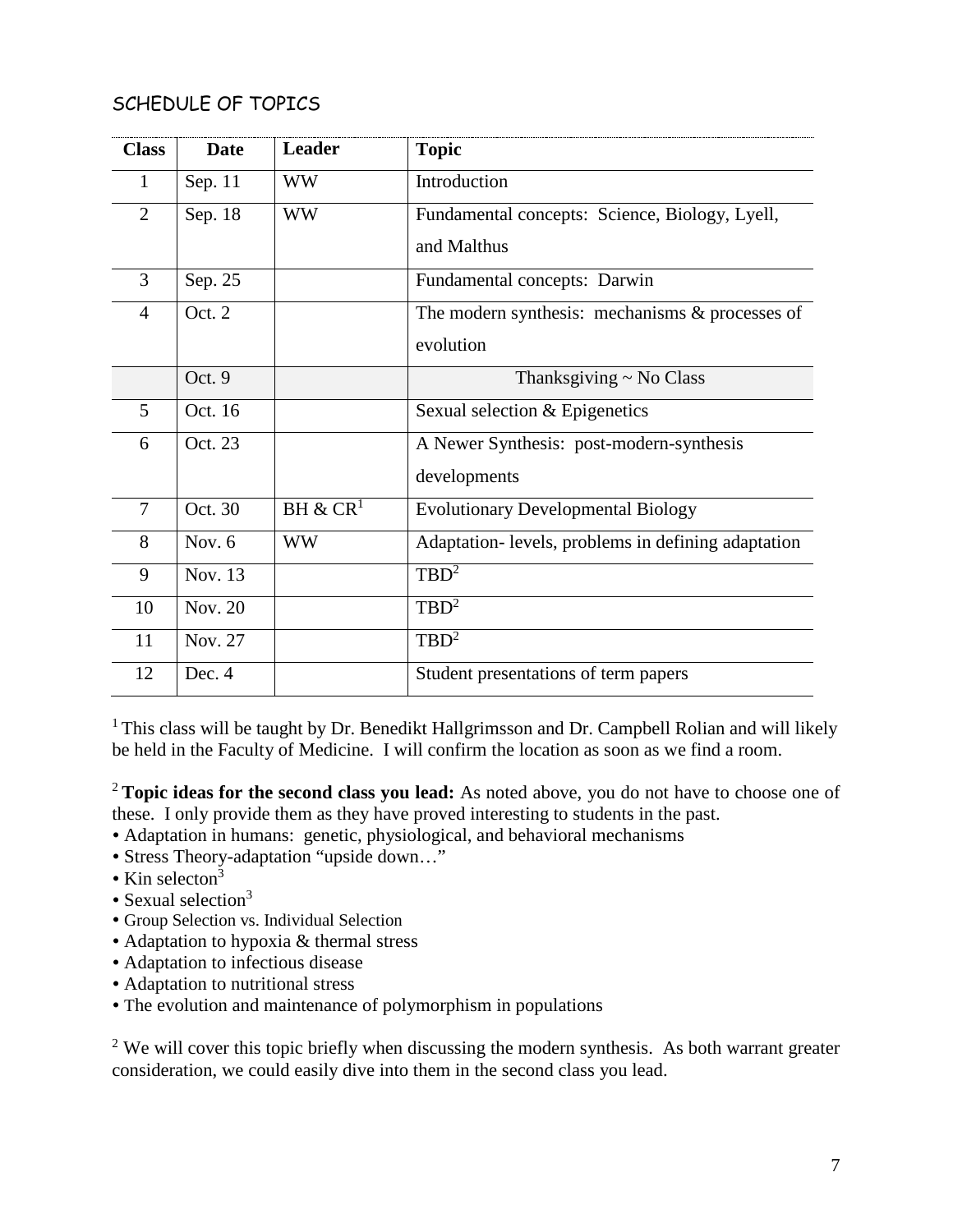#### **PLAGIARISM AND CHEATING**

Plagiarism: "to steal and pass off the ideas or words of another as one's own" (Webster's). Plagiarism will not be tolerated and will automatically result in a failing grade for the submission. Any student caught plagiarizing will also be subject to additional University sanctions. Students are expected to be familiar with the Department of Anthropology and Archaeology's policy on intellectual honesty

#### **DEFERRED EXAMS:**

A student who is absent from a test for legitimate reasons must discuss an alternative course of action with the instructor. The instructor at their discretion may transfer the percentage weight for the test to the final examination, if there is a final examination in the course, set another test, etc. An instructor will normally make this decision on the basis of verbal information provided by the student. In the event that an instructor feels that they cannot judge the veracity of the information provided, Students must be aware that they are responsible for payment of any charge associated with the medical assessment and documentation as this service falls outside the realm of services provided by the Provincial Health Care Plan. Deferral of the final exam requires Registrar approval.

### **ACADEMIC ACCOMMODATIONS**

### <http://www.ucalgary.ca/access/accommodations/policy>

Students needing an Accommodation because of a Disability or medical condition should communicate this need to Student Accessibility Services in accordance with the Procedure for Accommodations for Students with Disabilities

Students needing an Accommodation based on a Protected Ground other than Disability, should communicate this need, preferably in writing, to the instructor of this course.

### **ACADEMIC INTEGRITY**

Academic integrity is essential to the pursuit of learning and scholarship in a university, and to ensuring that a degree from the University of Calgary is a strong signal of each student's individual academic achievements. As a result, the University treats cases of cheating and plagiarism very seriously. Non-academic integrity also constitutes an important component of this program.

For detailed information on what constitutes academic and non-academic misconduct, please refer to the following link:<http://www.ucalgary.ca/pubs/calendar/current/k-2-1.html>

All suspected cases of academic and non-academic misconduct will be investigated following procedures outlined in the University Calendar. If you have questions or concerns about what constitutes appropriate academic behavior or appropriate research and citation methods, you are expected to seek out additional information on academic integrity from your instructor or from other institutional resources.

Where there is a criminal act involved in plagiarism, cheating or other academic misconduct, e.g., theft (taking another student's paper from their possession, or from the possession of a faculty member without permission), breaking and entering (forcibly entering an office to gain access to papers, grades or records), forgery, personation and conspiracy (impersonating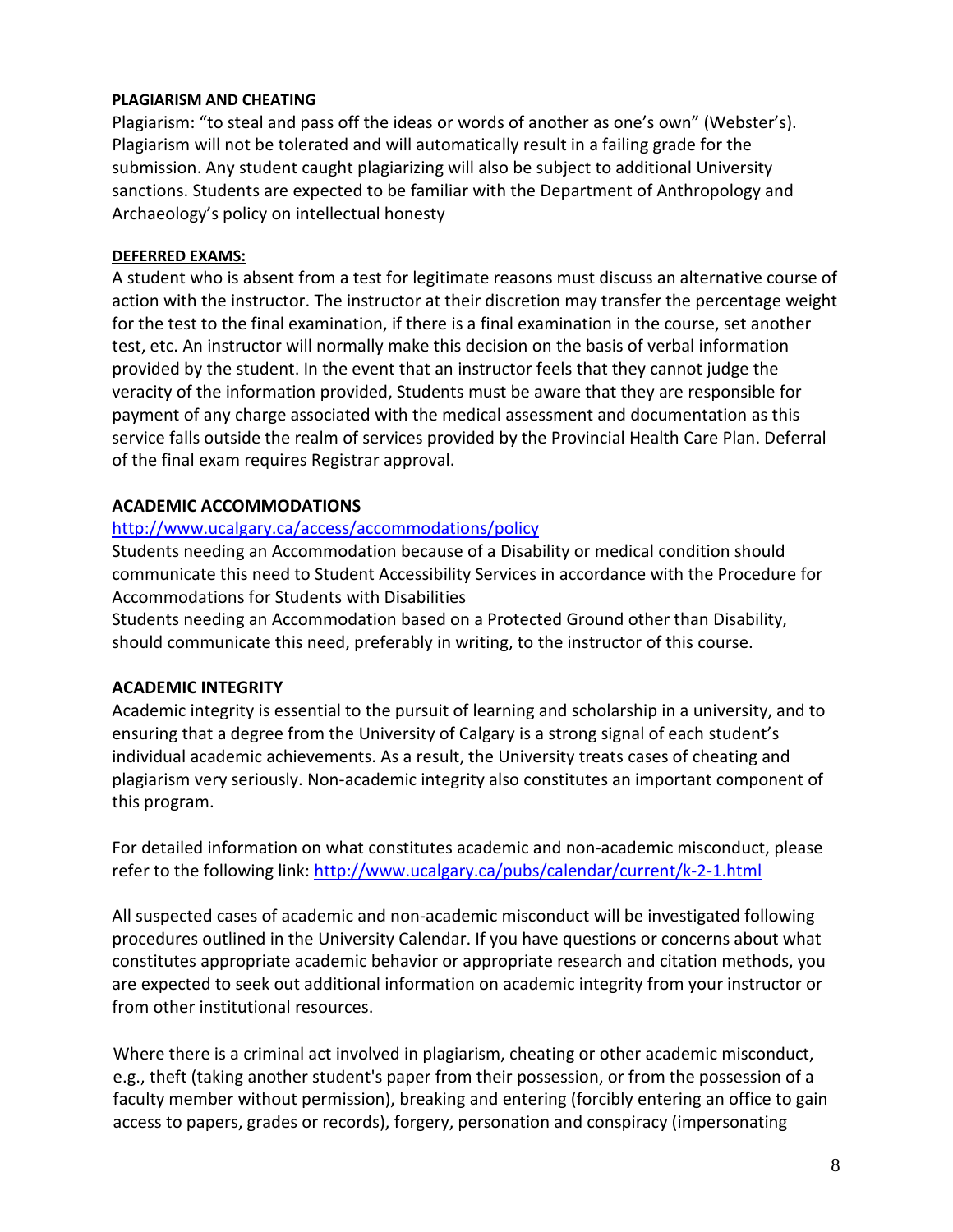another student by agreement and writing their paper) and other such offences under the Criminal Code of Canada, the University may take legal advice on the appropriate response and, where appropriate, refer the matter to the police, in addition to or in substitution for any action taken under these regulations by the University

### **TEACHING EVALUATIONS / USRIS (Universal Student Ratings of Instruction)**

At the University of Calgary, feedback provided by students through the Universal Student Ratings of Instruction (USRI) survey provides valuable information to help with evaluating instruction, enhancing learning and teaching, and selecting courses. **Your responses make a difference, please participate!** Website: http://www.ucalgary.ca/usri/

### **Writing Across the Curriculum**

Writing skills are not exclusive to English courses and, in fact, should cross all disciplines. The University supports the belief that throughout their University careers, students should be taught how to write well so that when they graduate their writing abilities will be far above the minimal standards required at entrance. Consistent with this belief, students are expected to do a substantial amount of writing in their University courses and, where appropriate, members of faculty can and should use writing and the grading thereof as a factor in the evaluation of student work. The services provided by the Writing Support, part of the Student Success Centre, can be utilized by all undergraduate and graduate students who feel they require further assistance

**Emergency Evacuation Assembly Points**: In the event of an emergency that requires evacuation, please refer to the following link to become familiar with the assembly points for the class:<http://www.ucalgary.ca/emergencyplan/assemblypoints>

### **Freedom of Information and Protection of Privacy Act: Freedom of Information and Protection of Privacy Act**

The University of Calgary is committed to protecting the privacy of individuals who work and study at the University or who otherwise interact with the University in accordance with the standards set out in the Freedom of Information and Protection of Privacy Act. Please refer to the following link for detailed information:<http://www.ucalgary.ca/legalservices/foip> The Department of Anthropology and Archaeology's FOIP (Freedom of Information and Privacy) policy requires all reports/examinations to be returned to students during class time or the instructor's office hours. Any term work not picked up will be placed in the Anthropology and Archaeology Office (ES620) for distribution. Any student not wishing to have their work placed in the office must make alternative arrangements with the course instructor early in the term.

**Safewalk Information:** Campus Security, in partnership with the Students' Union, provides the Safewalk service, 24 hours a day to any location on Campus including the LRT, parking lots, bus zones and University residences. Contact Campus Security at (403) 220-5333 or use a help phone, and Safewalkers or a Campus Security Officer will accompany you to your campus destination.